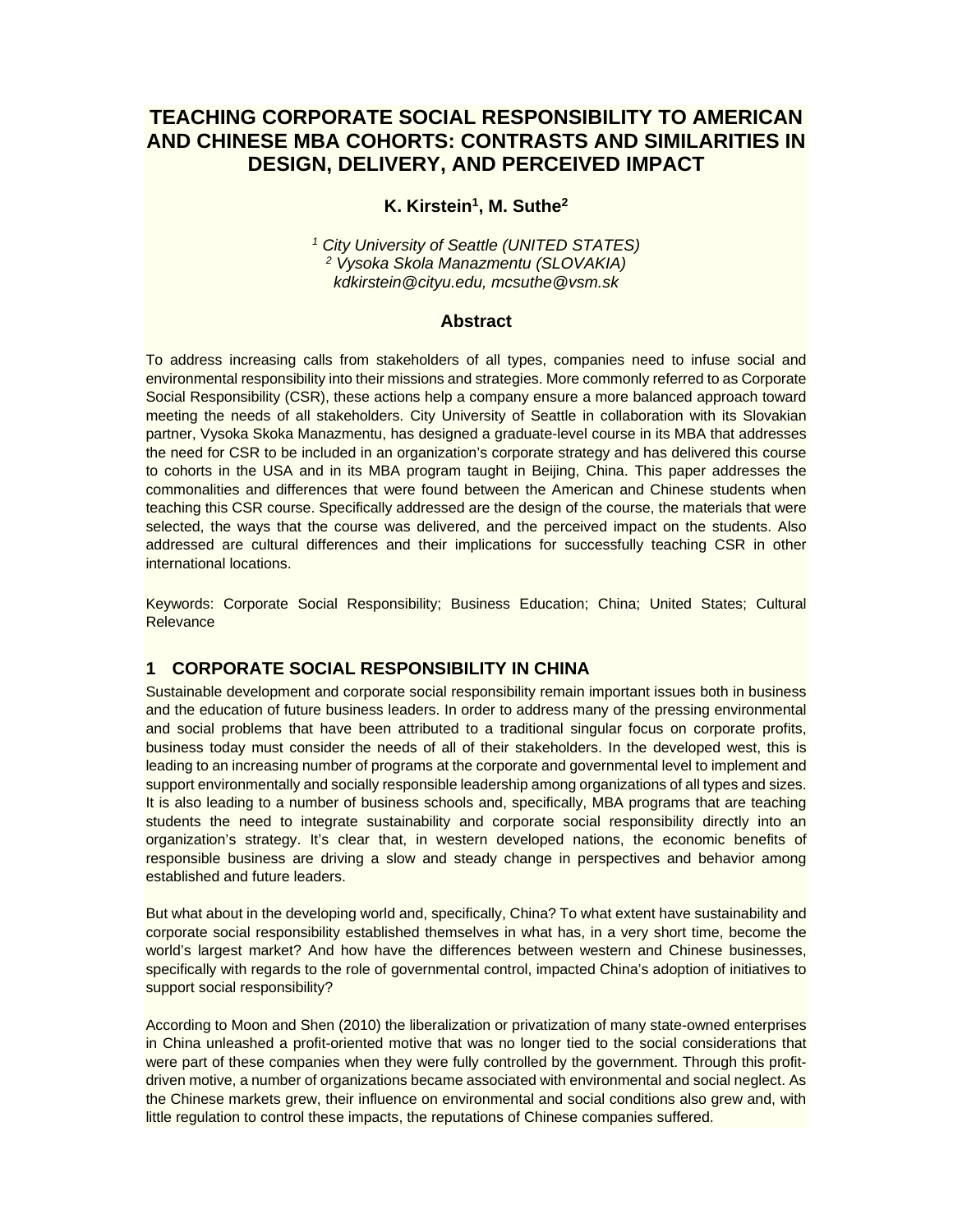Furthermore, increased globalization has helped bring the issues of sustainability and corporate social responsibility to light among Chinese government and industry. Failure to properly address both social and environmental issues has, in recent years, been perceived by many to be a threat to China's position in the global economy (Levine, 2008). Companies have come to recognize that decisions regarding the adoption of social and environmental responsibility need to take into account the expectations of consumers, around the world. Even senior leaders within the Chinese government have recognized the need for better socially responsible practices and have encouraged businesses to grow in a sustainable manner so that their pursuit of profits do not negatively impact the Chinese people.

In an effort to regain favor with Chinese consumers and to secure their place within the global economy, Chinese companies are increasingly turning to practices aligned with corporate social responsibility. These practices reflect a new and emerging shift among Chinese companies and there are no centralized structures or standards (Scarlata, 2012), yet there appears to be dramatic growth in the number of companies who are willing to adopt CSR initiatives and describe them in their annual reports. Even several stock exchanges are requiring companies to follow a minimum set of requirements relative to social responsibility (Levine, 2009). Consumers are noticing and responding to these efforts of the more responsible companies. While CSR may be slowly catching on in China, with the majority of consumers not having a clear picture of its importance, those who are aware of it are making purchasing decisions that are influenced by the companies' CSR practices (Tian, Wang & Yang, 2011).

#### **1.1 The Need for CSR in China**

It is well documented, and easy for a visitor to China to observe, that several decades of industrial growth have led to increases in the pollution of both air and water. Perhaps the best documented concerns with China's pollution came about prior to the 2008 Olympics where concerns were raised regarding the quality of the air and its impact on athletes. Steps were taken to clear the air prior to the Olympics but, shortly after their conclusion, Chinese companies returned to their status quo and continued to produce increasing levels of pollution. Today, a visitor to China, Hong Kong, or several other major Chinese cities can directly witness the problems with air quality that are resulting, largely, from increased dependence on coal to drive industrial production.

Any suspected or visible increases in air pollution can be substantiated through a number of measurements. China is now the world's largest emitter of air pollutants accounting for 22% of the world's total. (Berlinger & Lubin, 2012) The US emits 13% and the EU is responsible for 10%. Recent measurements of Chinese air particulates in four of its major cities showed that, on the Air Quality Index scale, these cities had air quality that was unhealthy or, in the case of Beijing, hazardous. By comparison, all four of the largest US cities had air quality indices in the good to moderate range with Los Angeles being the only city to fall outside of the "good" category. (Beringer, 2012) In addition to the problems of air quality in Chinese cities, there have been a number of documented cases of where rivers and food sources have been polluted leading to the death of crops and livestock as well as large regional increases in cancer rates (Berlinger & Lubin, 2012; Flannery, 2009).

## **1.2 Teaching CSR in China**

Questions remain, however, about the priority of CSR among Chinese residents. To what extent are they aware of the impact of their industrial sector on their environmental and social welfare? In a country with a widely dispersed population and a state-run media, how much information is being shared with citizens regarding the role of Chinese industry both domestically and abroad? And how well would any effort to share this information by outsiders be received?

It is with these questions in mind that faculty members from City University of Seattle and Vysoká Škola Manažmentu in Slovakia partnered to deliver a course on Corporate Social Responsibility to two cohorts of Chinese business students who were pursuing their MBA's through a program that was the product of a partnership between City University of Seattle (CityU) and the University of International Business and Economics (UIBE) in Beijing. This CSR course had been previously delivered to a number of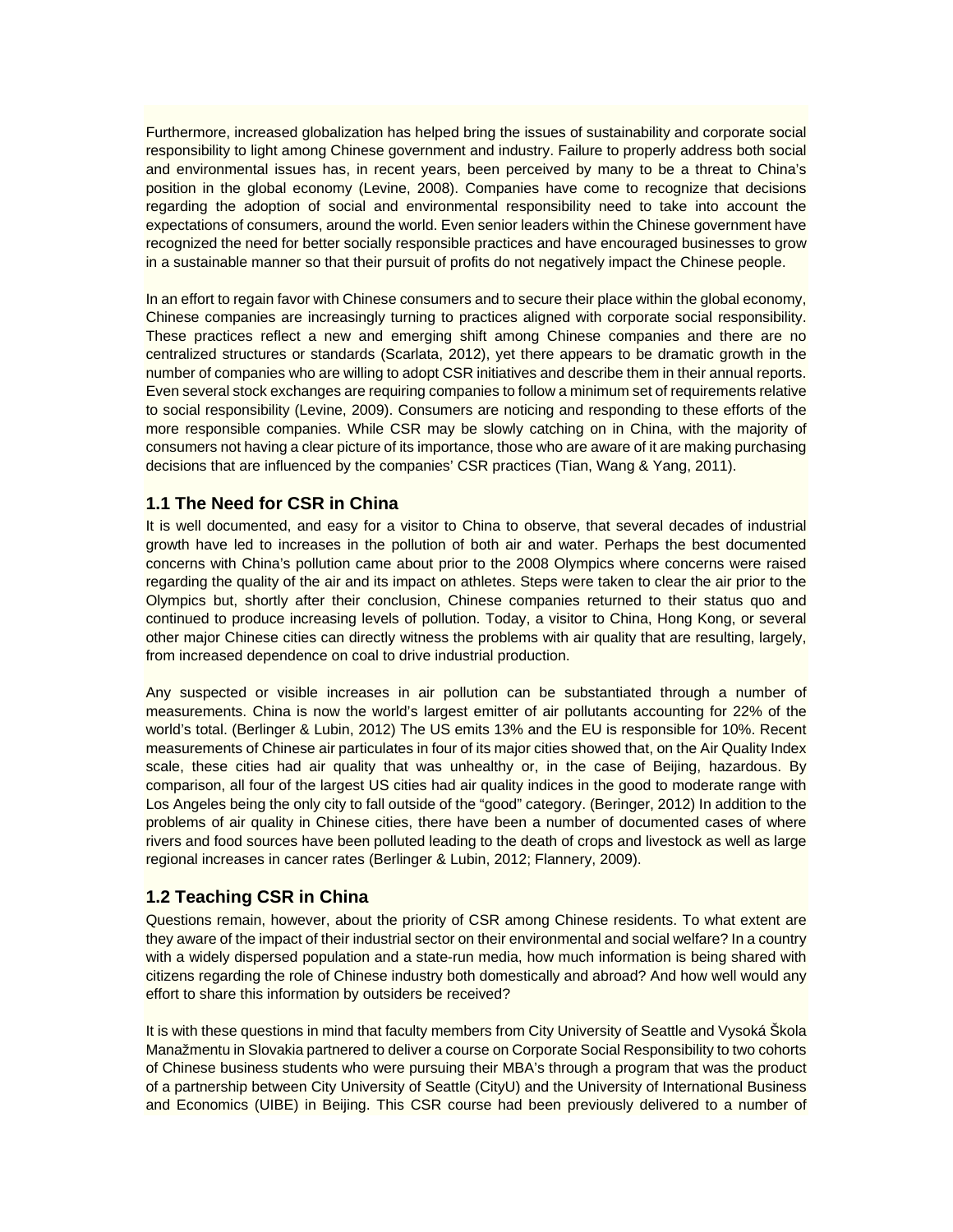cohorts in the US through CityU's adult-focused, practitioner-oriented MBA program. But it was expected that the delivery of this course to Chinese students would require a number of changes to its design and delivery as well as to the expectations for how the content would be received.

The sections that follow describe the American version of the CSR course and contrast this with the Chinese course, its delivery, and the perceived impact that it had on the Chinese students.

# **2 THE AMERICAN CSR COURSE**

In a 2011 article describing a unique approach to including sustainable development into an MBA curriculum, Kirstein and Diamond described their five-phase approach. These phases included 1) creating a sense of urgency, 2) identifying a need for action, 3) establishing a position, 4) linking to social justice and 5) answering a call to action. The primary goal of this course was to introduce students to the need for sustainable development practices by first underscoring the severity of the environmental problems facing the world then guiding students in their pursuit of viable solutions that aligned with continued economic growth. The final focus of the course was to highlight the social benefits of sustainable business practices.

The American students were enrolled in an MBA program and had chosen to specialize their degrees in Sustainable Business; they were enrolled in the CSR course voluntarily. In most cases, students began the course with a strong understanding of the concepts of sustainability and this is largely what motivated their choice of degree specialization. The course was delivered fully online in a ten-week format with students expected to participate in weekly discussion board activities that supplemented the content being covered in the both the texts and the assessments.

For texts, this course utilized four commercially available books covering different topics of sustainability. The first was *The Necessary Revolution* (2008) by Senge, Smith, Kurschwitz, Laur and Schley, which was used to highlight the severity of the problems that had been created by traditional business models. To further highlight the need for action, the second book in the course was Flannery's *Now or Never* (2009). To shift the students' attention toward the consideration of solutions, the third book in the course was McDonough and Braungart's (2002) *Cradle to Cradle* followed by the final text, Dumaine's *The Plot to Save the Planet* (2008)*,* which highlighted a number of companies that had made a difference through the adoption of sustainable business practices. In later versions of the course, the Dumaine book was replaced with Esty and Winston's *Green to Gold* (2009).

The assignments of the course followed the same progression as the books. In the first assignment, students were to identify a key environmental issue, describe its current impact, and provide a synopsis of what the experts believed would happen if nothing was done to address the issue. The second assessment had students analyzing an argument that advocated for or against action relative to an environmental issue. The third assessment asked students to identify the ways in which social justice is positively impacted by sustainable development practices and the final assessment was a call to action where students described how they were going to apply the lessons learned in the course in a real-world situation. In addition to the assessments, the weekly online discussions supplemented the content being covered in the assessments and the books.

Over the past three years, this course has been well-received. This is evident in course evaluations and student comments, which have referred to the course and instructors as "inspiring." But the impact of the course is perhaps most evident in the quality of the work that students produced that indicated a high level of engagement in the content of the course. The call to action assignment is where students have been able to culminate and apply what they have learned throughout the course and these papers have generally provided an excellent source of feedback regarding the value of the course.

## **3 THE CHINESE CSR COURSE**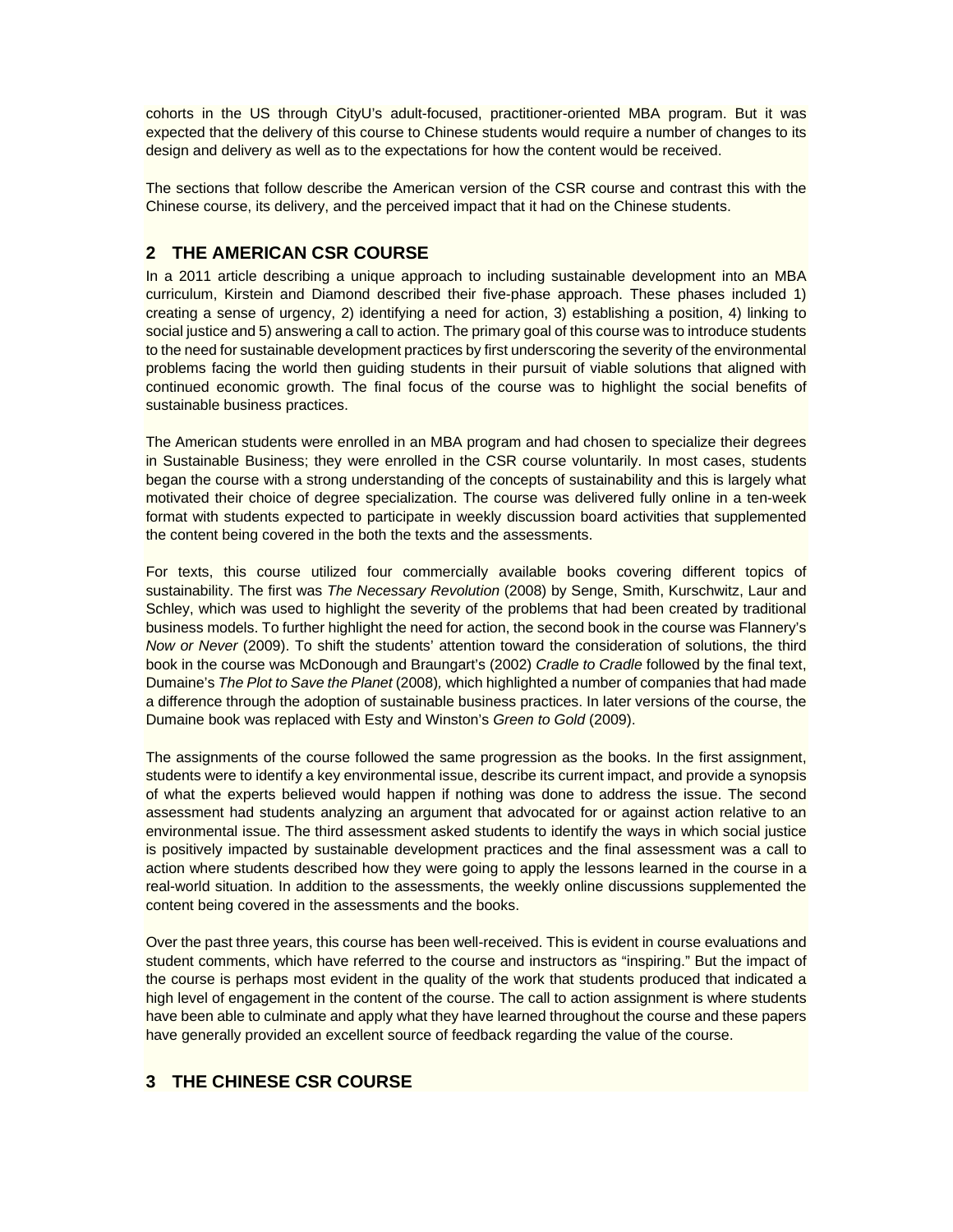In 2010, CityU entered into a partnership with UIBE to offer its MBA program to English-speaking Chinese students. Prior to this partnership, City University had a 12-year history of teaching MBA students, in partnership with another Chinese institution, primarily to executives in the Chinese airline industry. CityU has hundreds of MBA alumni through its years of activity in China.

The UIBE MBA students took many of the same courses as CityU's American and European students. They completed the same 12-course core program before beginning their 4-course specialization. There was one key difference in that the degree specialization for the Chinese students was decided for them. It was a focus on global management and it included, as a mandatory course, the same CSR course that had been offered to the American students on a voluntary basis.

Prior to the delivery of the CSR course to the first Chinese cohort, it became clear that a number of aspects of the course needed to change to accommodate the needs and expectations of the Chinese students. These changes impacted nearly every aspect of the course including the design of the course, its delivery, the textbook, the assessments, and the activities that the students participated in. The one area that did not change was the course outcomes, which, because they are tied to both program and institutional outcomes, could not be modified. The challenge was to adjust many aspects of the course without compromising the students' ability to meet the original intended outcomes. The differences in the aspects of the Chinese courses are described in the sections that follow.

#### **3.1 Students**

The MBA program in China is marketed to working professionals and executives. The majority of the students in the two cohorts, who completed the CSR course, were mid-level employees many of whom worked for multinational corporations with a presence in China. Most students were not at the executive level and did not have budgetary or leadership responsibilities, yet nearly all had work experience. Students were recruited from many areas in and around Beijing and some students had to travel significant distances from other cities and provinces to attend the classes that were conducted on weekends. Some students had families that impacted the time they were able to dedicate to their studies.

Perhaps the most differentiating factor for the Chinese students was their ability to speak and understand English. All courses in CityU's Chinese MBA program are taught exclusively in English and students must provide proof of English proficiency as a condition of admission. And while many were able to pass the TOEFL, IELTS, or other tests, this proved to be an insufficient indicator in regard to their ability to understand much the complexity of the topics discussed in the CSR course. The anticipation of language barriers impacted both the design and delivery of the course.

Decisions regarding cases and textbooks were partly driven by a need to use materials that were easy to read and understand. Students requested copies of all materials including presentations before classes so that they could translate them in advance and not have to do it in class. Also, additional time needed to be allocated to team projects and individual presentations to allow for translation. Language, more than any other factor, accounted for the differences between the US and Chinese CSR courses.

A final factor that was a concern with the Chinese cohorts was a cultural difference in the expectations of the Chinese students. Given the more traditional nature of Chinese higher education, there was a concern that the Chinese students would be expecting a professor to lecture for the majority of the course and any other approach might compromise the perceived academic integrity of both the professor and the course. This concern turned out to be unfounded as the Chinese students were very open to a more progressive approach and seemed to thrive in the numerous group activities that were a part of the course. The other cultural difference that was anticipated and observed in one of the cohorts was an increase in power distance, where students needed to be encouraged to speak out in class. However, once they understood that the western instructors appreciated their contributions, power distance was less of an obstacle to multi-level interactions throughout the entire class.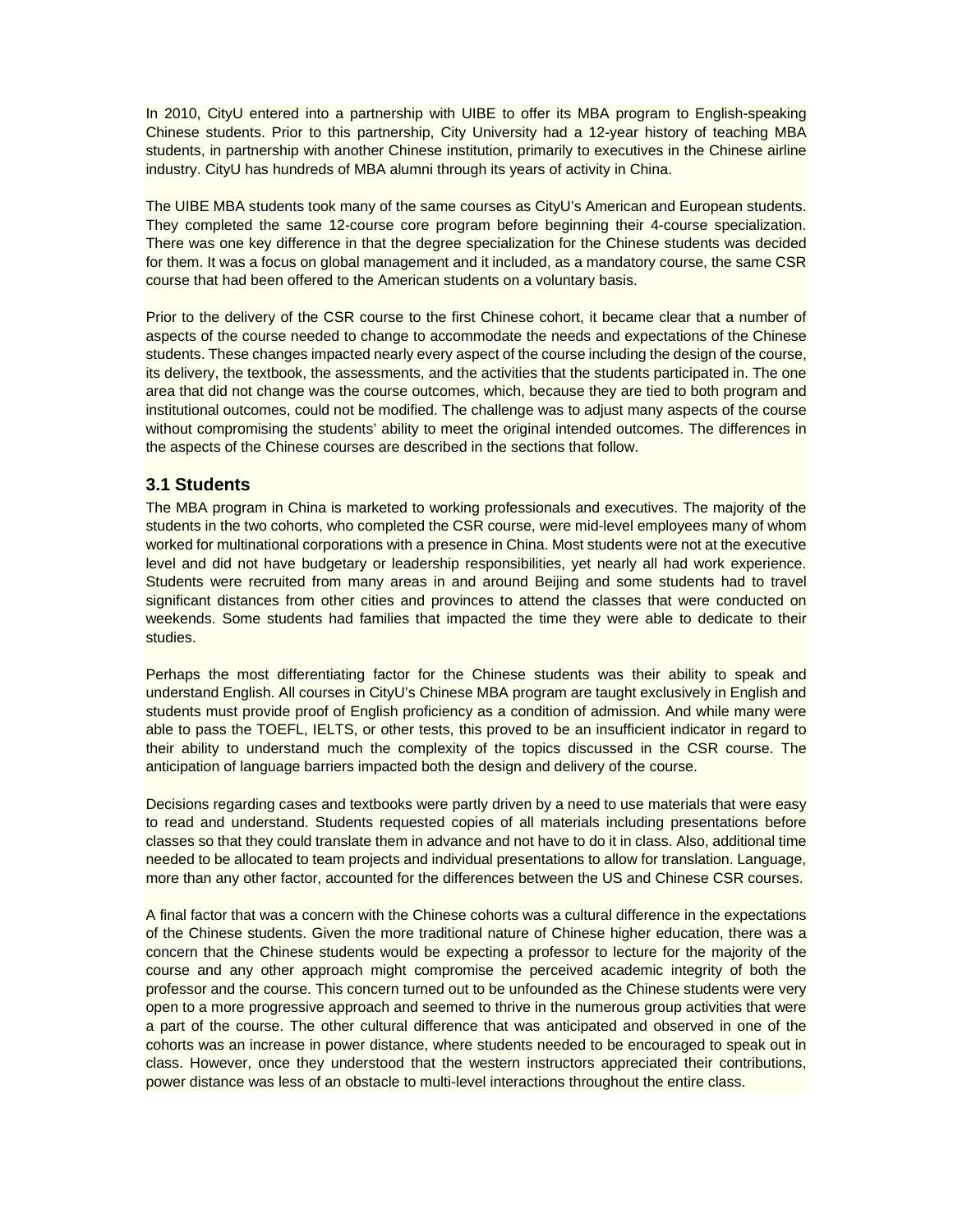# **3.2 Delivery Format**

The Chinese CSR course, as is the case with every course in the Chinese MBA, is taught on two consecutive weekends. This is to accommodate the western instructors who travel to Beijing to teach these classes. This format requires long days of instruction in order to cover the full 30 hours of contact time required by university standards. Each MBA class was introduced on the first day by a Chinesespeaking instructor, who spent a few hours introducing the course and the content that was to be covered. When this was finished, the western instructor took over and completed the class in a live format. No work was completed online as online education still lacks credibility in many Chinese universities.

Given the need to fill four long days with instruction and activities, the course was planned using a lecture – activity – report format where new topics were introduced through lectures and then students were broken into teams to engage in an activity intended to reinforce the content of the lectures. At the end of the activity, representatives from each team were asked to report on the products that the team created. The activities included assessments of CSR policies for multinational companies, discussion of CSR policies among Chinese companies, and an opportunity to assess and modify the business practices of a fictitious company to make them more environmentally and socially responsible. During some of the in-class activities, students completed assignments that met part of the requirements for the course.

As part of their course participation, students were asked to prepare and present a case study presentation where they selected a company and addressed a few key points about that company's CSR policies. This activity, more than the others, was where some students struggled while other excelled and the main factor that determined the difference was the students' English abilities. Those with more advanced English were able to deliver well-planned and organized presentations even if the English was, at times, a bit challenged. Those with weaker English skills tended to copy much of their content from a company's web site and then attempt to read that content, word for word, to the class.

## **3.3 Textbook and Materials**

Another key difference between the American and Chinese classes had to do with the textbooks and materials that were selected for each cohort. Whereas the American students had easy access to commercially available books, this was not the case with the Chinese and this necessitated a change to a single textbook that could be purchased by Chinese students. The text that was selected was Werther and Chandler's (2011) Strategic Corporate Social Responsibility, which argued that successful leaders needed to insert concerns for CSR into the vision, mission and strategy of their companies and that only by considering CSR at the highest levels of an organization can that organization properly consider the needs of all of its stakeholders. The text came with supporting materials, including case studies as well as PowerPoint presentations for each chapter that were useful when presenting the material to the Chinese students.

In support of the concepts covered in the Werther and Chandler text, material was drawn from *The Necessary Revolution* (Senge, et al., 2008), *Cradle to Cradle* (McDonaugh and Braungart, 2002), *Now or Never* (Flannery, 2009) and Wilhelm's (2009) *Return on Sustainability*. The material from these sources was delivered though PowerPoint presentations as it was impractical for students to access the materials on their own. Additional sources of information regarding sustainability were the presentations found on the website of 350.org, which were used to present global challenges and responses to the problem of climate change.

#### **3.4 Assessments and Activities**

As was the case with the American course, the Chinese students were to complete four assignments during their CSR class. The difference is that two of these activities were completed in class. The four activities included: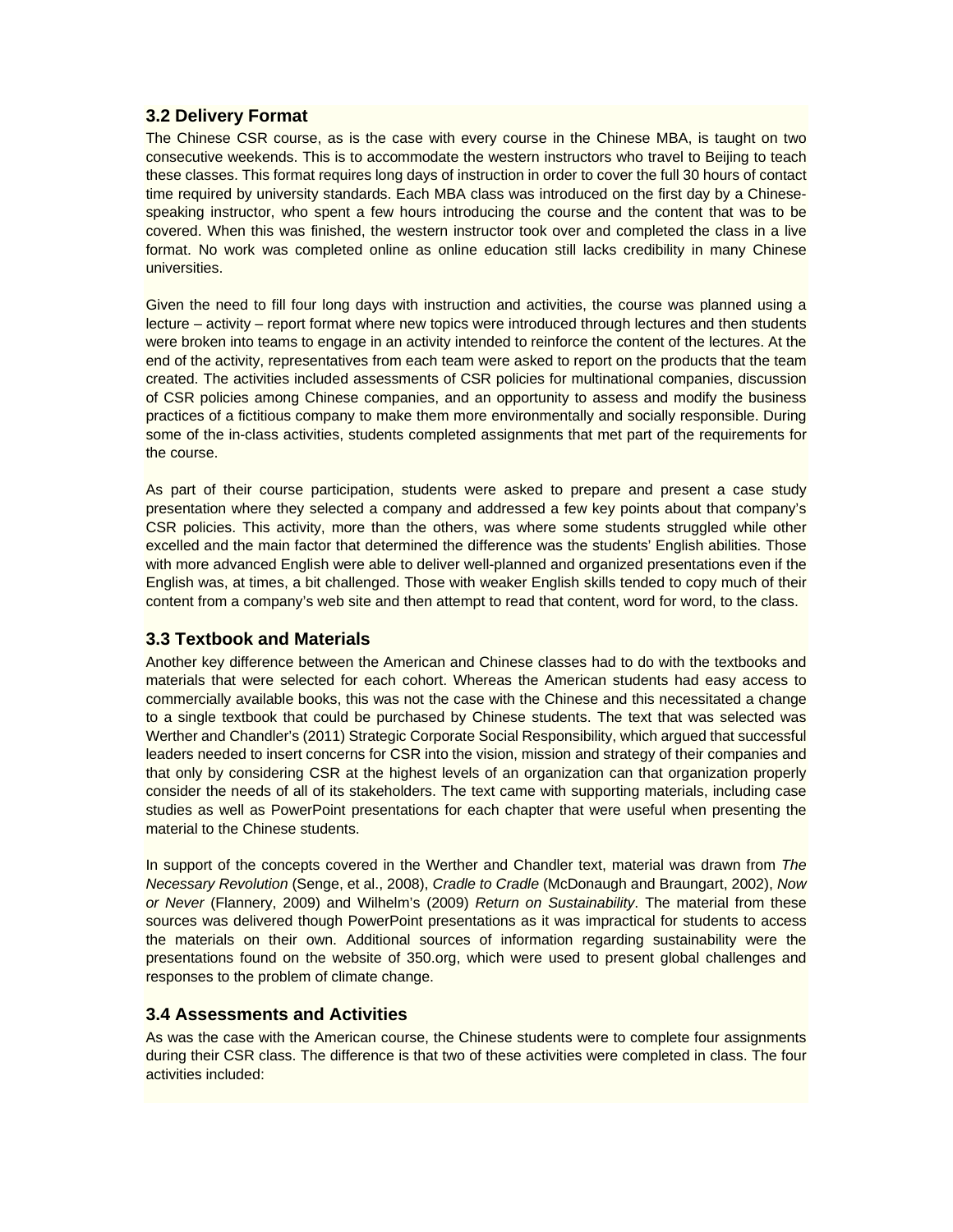- Issue and Impacts Paper Student were to select an issue related to CSR and address a number of key points regarding the severity of the issue and the likely outcome if nothing was done to address the issue. This was an individual activity.
- Strategy presentation Students were to select a company and present an analysis of that company's CSR policies. This was also an individual activity that was conducted in class.
- Creation of a CSR strategy Students were given cases that described a company and its current practices. They were to identify ways that the company could improve its activities and policies in regard to CSR. This was a group activity that was conducted in class.
- Improvements to a company's CSR position Students were to analyze the CSR position of a selected company and write a paper in which they suggested ways that the company could improve its CSR position over the next five years. This was an individual paper that was submitted after the end of the class.

In addition to the in-class graded activities, there were a number of other in-class activities intended to help students understand the positions of the authors whose books were listed above. While these were not graded activities, the material that the students learned through these activities appeared in their presentations and written work.

## **3.5 Challenges**

The delivery of the Chinese CSR course presented a few challenges. The biggest of these challenges was the students' command of English, which varied widely. All aspects of the course needed to be adjusted to ensure that the largest number of students in each cohort would be able to understand the content of the course. Lectures had to be delivered slowly in plain, clear English. PowerPoint presentations had to be adjusted and provided in advance. Assignment descriptions had to be written out in detail and distributed to all students in advance. Despite the many steps that were taken to help students understand the course, it was clear that some students lacked sufficient English skills to fully engage in the course and its activities. These students generally sat in the back of the class, did not contribute unless they had to, and, when presenting as a part of a group, they remained silent and let their classmates speak for them.

Another challenge came from the widely varying levels of engagement that students demonstrated in class. Some students, who were highly engaged, sat in the front of the class and were usually the first to participate in discussions or volunteer to present. The level of engagement seemed to be highly correlated with English skills. It was important for the instructors to take steps to try to bring up the levels of engagement of those who seemed to be participating in the class only by being in attendance.

Additionally, despite the fact that most students had years of work experience, many seemed to lack basic presentation skills. Some read from documents. Others pasted content of documents into PowerPoint and read the words on the slide. A short lecture on presentation skills seemed to make a substantial difference in the presentations of many of the more English fluent students.

A significant challenge with plagiarism appeared early in the course. It was evident that the students' attitudes towards plagiarism were different than what the course and the university allowed for. A number of students copied sections of web sites from the companies that they were analyzing and presented them without proper citations. Whether a cultural difference or not, this required a fairly lengthy explanation of the need for original work and how to cite sources properly in APA format, which is what the university requires. In the final set of assignments, substantial improvement was seen yet some students continued to plagiarize and their grades suffered because of it.

A final challenge came during one of the in-class activities where students had to be present in order to participate and contribute. Some students chose to leave class early on the afternoon that the groups were meeting and presenting and, since this was a graded activity, they were not able to earn the points associated with a significant class activity. This was an inherent, yet unexpected, challenge that came with in-class graded group activities.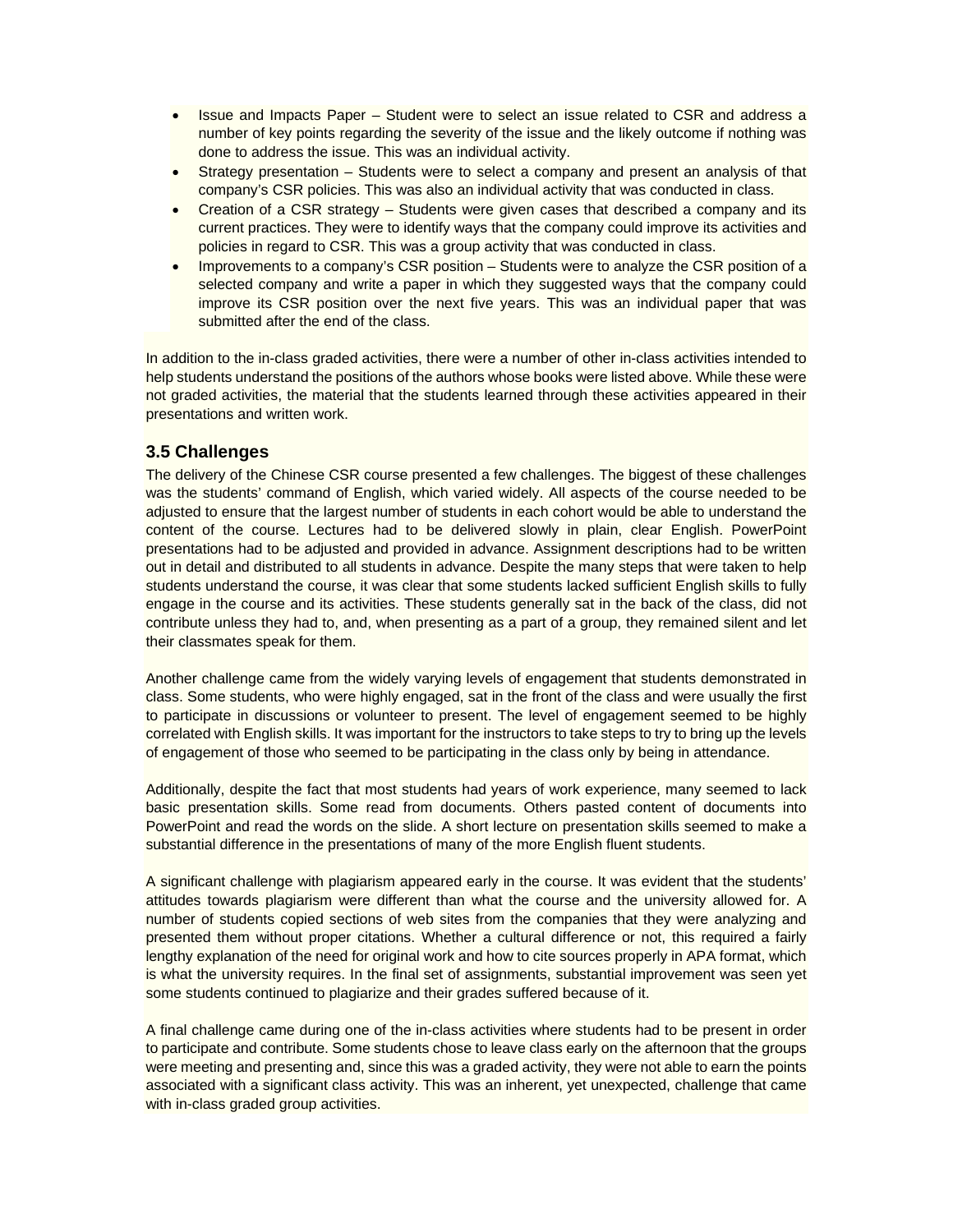# **4 LESSONS LEARNED**

As indicated above both of the western instructors for the two Chinese CSR cohorts entered into the process without a clear understanding of the extent to which the Chinese students would be aware of or open to information regarding their country's policies toward Corporate Social Responsibility. However, it did not take long to realize that the students knew a great deal about CSR and about the policies of the companies that they worked for. The students seemed to be highly engaged in the material and it was evident that they were aware of China's place in the economic world as well as the impact that domestic companies were having on the environment, which is evident nearly daily in the air quality problems that can be seen in large cities like Beijing.

Because of a high level of engagement with the material, students seemed to understand and retain the importance of including CSR as part of an organizational strategy. The Program Director of the Chinese MBA program indicated that, months later, as students were assembling and presenting their final business plans that many included the need for CSR in the strategies that they were creating.

Another lesson that was learned throughout the course had to do with the impacts of cultural differences between American and Chinese students. Some cultural differences impacted the course more than expected while other seemed to be less important. The initial expectation of the western instructors was that the Chinese students would expect a much more traditional style of education with lectures and final exams. This was not the case. Students in both cohorts seemed to accept and prefer the more progressive style in which this course was delivered. However, one aspect that seemed to present a challenge to student engagement was a general cultural approach that students collectively held toward power distance and hierarchy. While most students were employed with some in management positions, it became clear that corporate cultures and management in China are different than those in the west and this limited the perceived, and likely real, levels of impact that the students felt they could have on their companies at this stage of their careers. It seemed that students were interested in learning about CSR so that they could use it in the future when they achieve a level of authority that granted them the power they would need to lead change efforts.

Lastly, as indicated above, English proficiency and plagiarism presented two of the biggest challenges in the course and the western instructors learned a number of strategies for dealing with both issues. Plain, concise English and a clear set of expectations for acceptable student behavior are necessary conditions for all students in the university's Chinese MBA program and while instructors are encouraged to plan for both challenges, it is only through direct experience that all of the nuances of these problems present themselves.

# **5 PERCEIVED VALUE**

Through the experience of teaching the Chinese CSR courses, it became clear that there were a number of benefits both for the students and the instructors. Through their work and their participation in the group activities, it was clear that the Chinese students:

- Were able to recognize, evaluate, and link environmental and social problems to economic activities, especially at local and national level
- Were able to view the theories of CSR within the context of their own current work environments
- Were able to incorporate CSR into organizational strategies they were planning through their MBA coursework
- Began to discover ways that they could introduce CSR despite the differences in the cultural approach to power distance

For the western instructors, the benefits were that they were able to:

 Overcome language barriers by using different learning styles to deliver instruction on CSR theory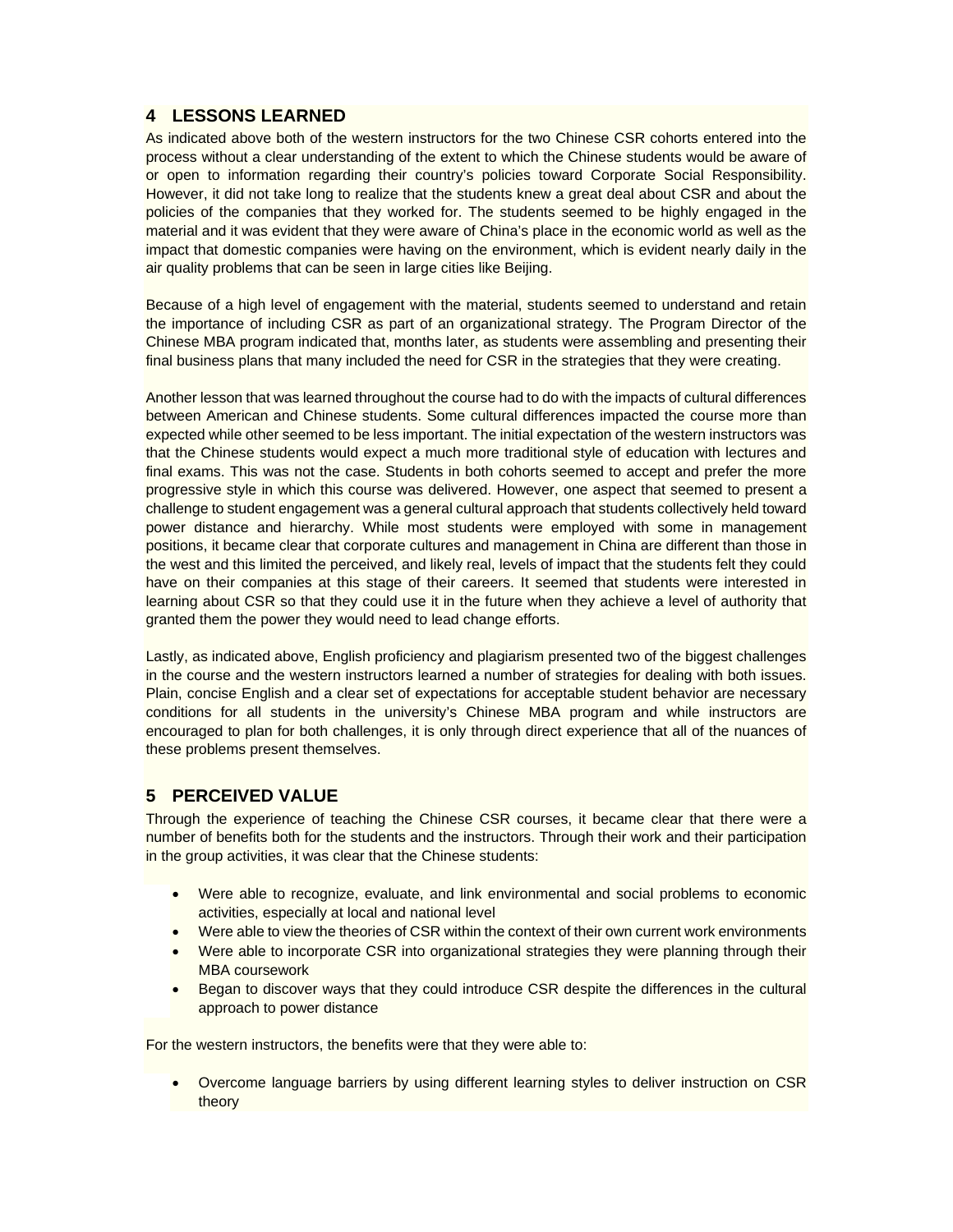- Discover the strengths of a "learning by doing" process even in a country that largely embraces a more traditional educational style
- Explore different techniques to overcome culturally-based power distance and hierarchy

The Chinese CSR course is scheduled to run again in the fall of 2013 and despite a relatively high level of success with the first two cohorts, a few changes will be made to the course to ensure higher levels of relevance and retention. All primary and supplementary materials will be distributed to students well in advance of the class. Presentation materials will be reviewed to ensure they use clear and simple English. Supplementary materials will continue to be used but more group activities may be planned to provide more "learning by doing" opportunities. Lastly, it will be important to search for ways that the Chinese MBA students can apply the global lessons of environmental and social responsibility to their own local communities and a focus of future courses will be to help the students find ways to implement what they have learned at a local level.

From an instructor's perspective, it is important to realize that Chinese business students are quite aware of CSR as they see the impacts of the failure of local companies to follow socially responsible policies on a daily basis. While many of these students may not rank high enough on the corporate or even social hierarchy to impact real change, there is still value in educating even a small sample of China's future business leaders on ways to run companies that respect the needs of all stakeholders. As the largest polluting nation in the world attempts to deal with the impact of its industrial sector, business students, who have studied CSR as part of their graduate business education, may find a more useful place for their knowledge and experience in the companies that will make up China's future economy.

#### **REFERENCES**

- [1] Moon, J., & Shen, X. (2010). CSR in China research: Salience, focus, and nature. Journal of Business Ethics, 94, 613-629. doi: 10.1007/s10551-009-0341-4
- [2] Levine, M. A. (2008, November December). China's CSR expectations mature. China Business Review. Retrieved from https://www.chinabusinessreview.com/public/0811.
- [3] Scarlata, S. (2012, September). Corporate social responsibility in China: Outlook and challenges. Triple Pundit: People, Planet, Profit. Retrieved from http://www.triplepundit.com/2012/09/corporate-social-responsibility-in-china/
- [4] Tian, Z., Wang, R., & Yang, W. (2011). Consumer responses to corporate social responsibility (CSR) in China. Journal of Business Ethics, 101, 197-212, doi: 10.1007/s10551-010-0716-6
- [5] Berlinger, J., & Lubin, G. (2012 November). Chinese pollution is out of control. Business Insider. Retrieved from http://www.businessinsider.com/chinese-pollution-is-out-of-control-2012-11
- [6] Berlinger, J (2012, October). You don't realize how bad pollution in China is until you compare it to the US. Business Insider. Retrieved from http://www.businessinsider.com/chinas-crazypollution-problem-2012-10
- [7] Flannery, T. (2009). Now or never: Why we must act now to end climate change and create a sustainable future. New York, NY: Atlantic Monthly Press.
- [8] Kirstein, K. D., & Diamond, J. (2011). Inspiring action for sustainable business: A five-phase approach. In K. Kirstein, J. Hinrichs, & S. Olswang (Eds.), Authentic Instruction and Online Delivery: Proven Practices in Higher Education (pp. 115-132). Charleston, SC: CreateSpace Publishing.
- [9] Senge, P., Smith, B., Kurschwitz, N., Laur, J., & Schley, S. (2008). The necessary revolution: How individuals and organizations are working together to create a sustainable world. New York, NY: Doubleday.
- [10] McDonough, W, & Braungart, M. (2002). Cradle to cradle: Rethinking the way we make things. New York, NY: North Point Press.
- [11] Dumaine, B. (2008). The plot to save the planet: How visionary entrepreneurs and corporate titans are creating real solutions to global warming. New York, NY: Three Rivers Press.